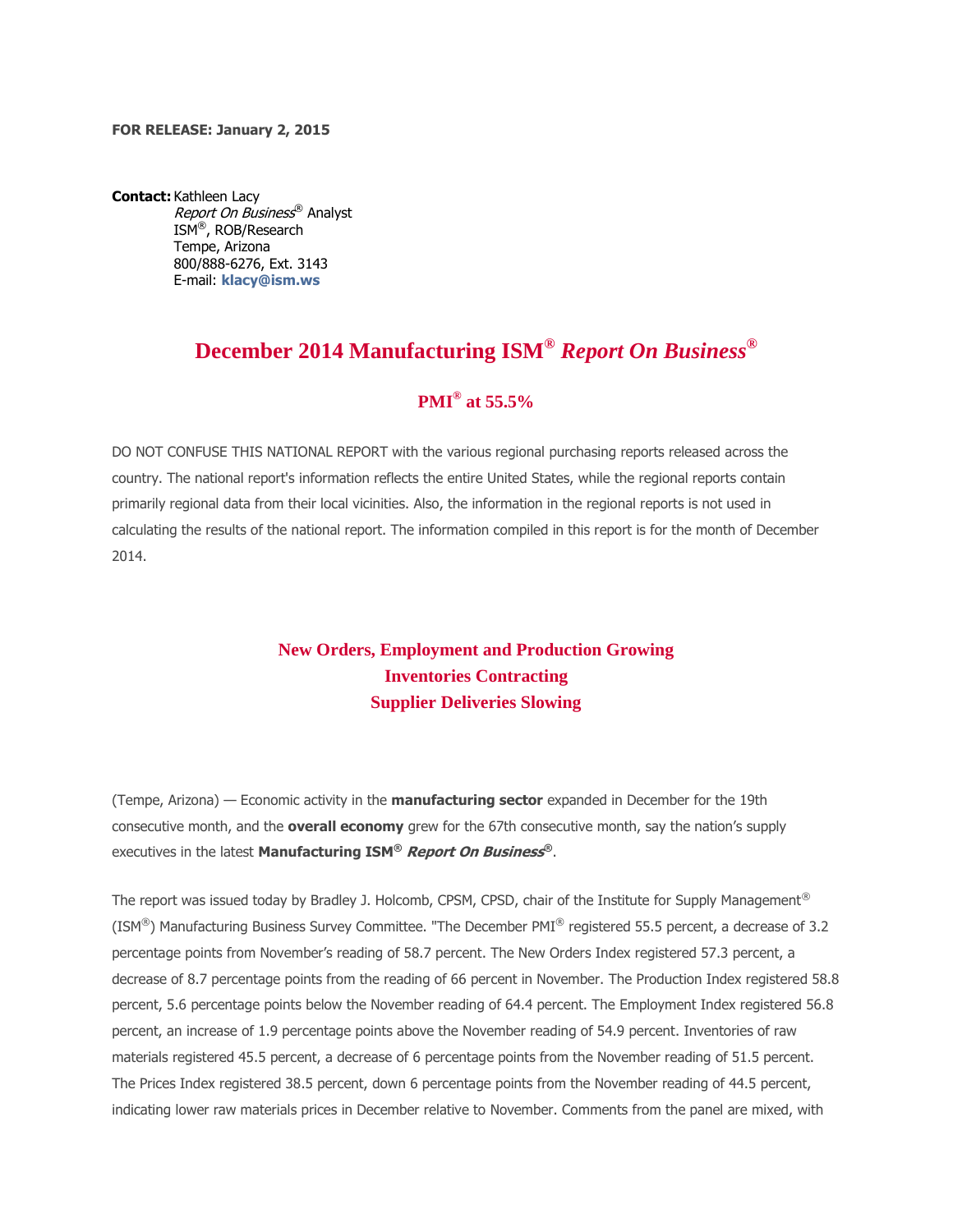some indicating that falling oil prices have an upside while others indicate a downside. Other comments mention the negative impact on imported materials shipment due to the West Coast dock slowdown."

Of the 18 manufacturing industries, 11 are reporting growth in December in the following order: Printing & Related Support Activities; Fabricated Metal Products; Primary Metals; Furniture & Related Products; Food, Beverage & Tobacco Products; Petroleum & Coal Products; Textile Mills; Paper Products; Miscellaneous Manufacturing; Electrical Equipment, Appliances & Components; and Transportation Equipment. The six industries reporting contraction in December — listed in order — are: Plastics & Rubber Products; Wood Products; Machinery; Nonmetallic Mineral Products; Chemical Products; and Computer & Electronic Products.

### **WHAT RESPONDENTS ARE SAYING ...**

- "Retail sales this holiday season are shaping up to be much improved over last year." (Food, Beverage & Tobacco Products)
- "West Coast port issues have greatly impacted our incoming materials. We are air freighting many parts from Japan and Asia to support production while parts sit at the dock." (Fabricated Metal Products)
- "Class 8 trucks and RV business is very strong." (Transportation Equipment)
- "Most commodities feeling downward price pressure from crude. Rain in California driving demand for repair products through the roof." (Petroleum & Coal Products)
- "Business has not slowed as of yet, but outlook is that business should start slowing, energy market related." (Computer & Electronic Products)
- "Collapse of oil prices is supporting negotiations for significantly lower petrochemical related material prices. Sales are slowing down as buyers reduce inventory in anticipation of lower prices." (Chemical Products)
- "West Coast ports are creating delays for imported goods." (Textile Mills)
- "Energy prices falling are a blessing and a curse for us. We will experience downside as projects are canceled by energy companies, but suspect manufacturing in the US will improve driving upside in that space." (Apparel, Leather & Allied Products)
- "The West Coast ports slow-down is really affecting deliveries of our Asian purchases." (Machinery)
- **E** "Currently in slow season until new year." (Primary Metals)

# **MANUFACTURING AT A GLANCE**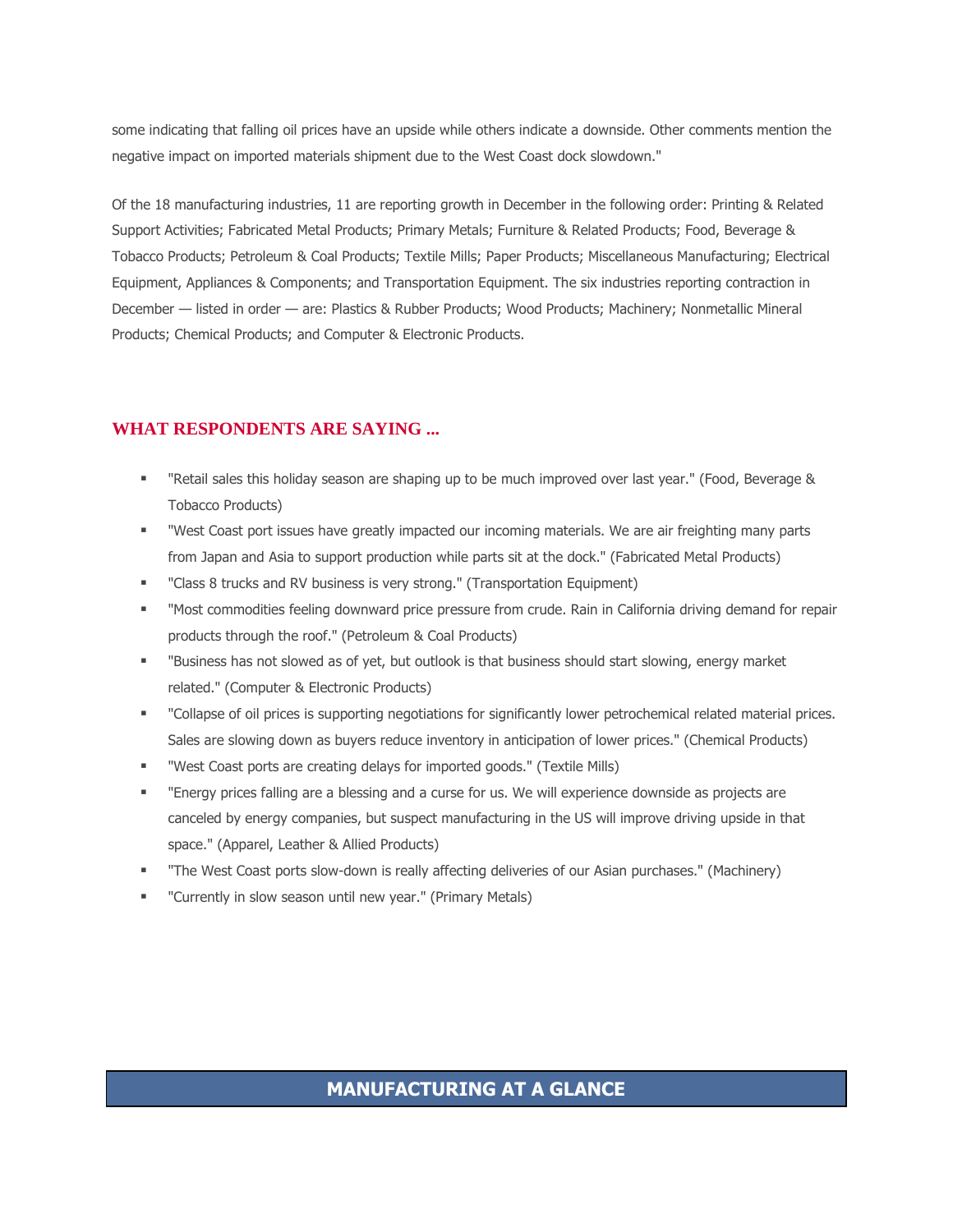|                                  | <b>DECEMBER 2014</b>                        |                                             |                                                    |                  |                                    |                    |  |  |  |
|----------------------------------|---------------------------------------------|---------------------------------------------|----------------------------------------------------|------------------|------------------------------------|--------------------|--|--|--|
| <b>Index</b>                     | <b>Series</b><br><b>Index</b><br><b>Dec</b> | <b>Series</b><br><b>Index</b><br><b>Nov</b> | <b>Percentage</b><br><b>Point</b><br><b>Change</b> | <b>Direction</b> | <b>Rate</b><br>οf<br><b>Change</b> | Trend*<br>(Months) |  |  |  |
| $PMI^{\circledR}$                | 55.5                                        | 58.7                                        | $-3.2$                                             | Growing          | Slower                             | 19                 |  |  |  |
| <b>New Orders</b>                | 57.3                                        | 66.0                                        | $-8.7$                                             | Growing          | Slower                             | 19                 |  |  |  |
| <b>Production</b>                | 58.8                                        | 64.4                                        | $-5.6$                                             | Growing          | Slower                             | 10                 |  |  |  |
| <b>Employment</b>                | 56.8                                        | 54.9                                        | $+1.9$                                             | Growing          | Faster                             | 18                 |  |  |  |
| <b>Supplier Deliveries</b>       | 59.3                                        | 56.8                                        | $+2.5$                                             | Slowing          | Faster                             | 19                 |  |  |  |
| <b>Inventories</b>               | 45.5                                        | 51.5                                        | $-6.0$                                             | Contracting      | From Growing                       | $\mathbf{1}$       |  |  |  |
| Customers'<br><b>Inventories</b> | 44.5                                        | 50.0                                        | $-5.5$                                             | Too Low          | From About<br>Right                | 1                  |  |  |  |
| <b>Prices</b>                    | 38.5                                        | 44.5                                        | $-6.0$                                             | Decreasing       | Faster                             | 2                  |  |  |  |
| <b>Backlog of Orders</b>         | 52.5                                        | 55.0                                        | $-2.5$                                             | Growing          | Slower                             | 3                  |  |  |  |
| <b>Exports</b>                   | 52.0                                        | 55.0                                        | $-3.0$                                             | Growing          | Slower                             | 25                 |  |  |  |
| <b>Imports</b>                   | 55.0                                        | 56.0                                        | $-1.0$                                             | Growing          | Slower                             | 23                 |  |  |  |
|                                  | <b>OVERALL ECONOMY</b>                      | Growing                                     | Slower                                             | 67               |                                    |                    |  |  |  |
|                                  | <b>Manufacturing Sector</b>                 |                                             |                                                    | Growing          | Slower                             | 19                 |  |  |  |

**Manufacturing ISM® Report On Business ®** data is seasonally adjusted for New Orders, Production, Employment and Supplier Deliveries indexes.

\*Number of months moving in current direction.

# **COMMODITIES REPORTED UP/DOWN IN PRICE AND IN SHORT SUPPLY**

### **Commodities Up in Price**

Aluminum\* (11); Electric Components; Natural Gas; and Stainless Steel\* (10).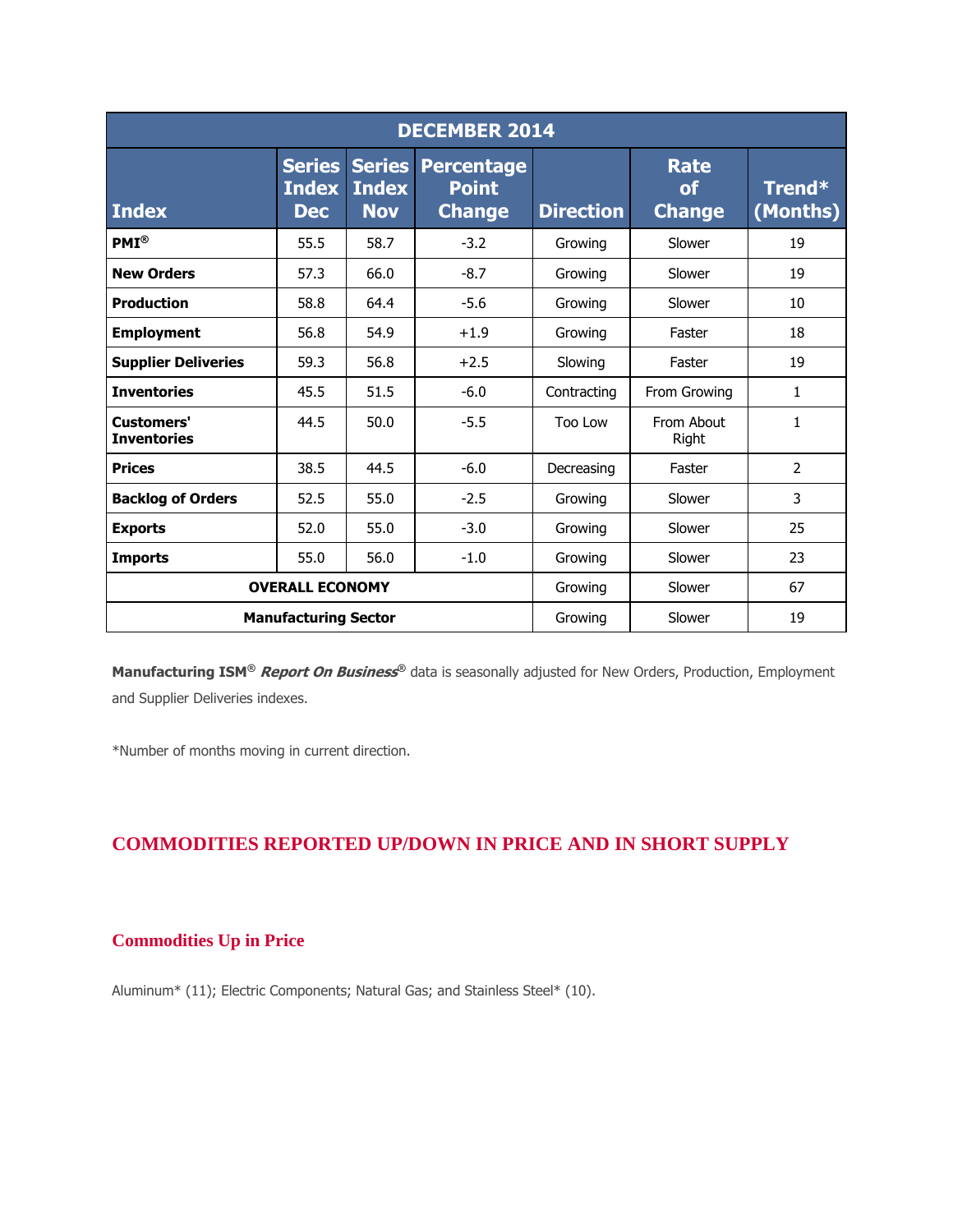#### **Commodities Down in Price**

Aluminum\*; Brass; Cardboard; Copper (5); Crude Oil (2); Diesel (3); Gasoline (3); HDPE Resin; Oil; Oil Based Products (2); PET Resin (2); Plastic Resin; Polypropylene Resin; Scrap Steel; Stainless Steel\* (2); Steel; and Steel — Hot Rolled (2).

#### **Commodities in Short Supply**

No commodities were reported in short supply.

Note: The number of consecutive months the commodity is listed is indicated after each item. \*Reported as both up and down in price.

### **DECEMBER 2014 MANUFACTURING INDEX SUMMARIES**

### **PMI®**

Manufacturing expanded in December as the PMI® registered 55.5 percent, a decrease of 3.2 percentage points when compared to November's reading of 58.7 percent, indicating growth in manufacturing for the 19th consecutive month. A reading above 50 percent indicates that the manufacturing economy is generally expanding; below 50 percent indicates that it is generally contracting.

A PMI<sup>®</sup> in excess of 43.2 percent, over a period of time, generally indicates an expansion of the overall economy. Therefore, the December PMI® indicates growth for the 67th consecutive month in the overall economy, and indicates expansion in the manufacturing sector for the 19th consecutive month. Holcomb stated, "The past relationship between the PMI<sup>®</sup> and the overall economy indicates that the average PMI<sup>®</sup> for January through December (55.8 percent) corresponds to a 4.2 percent increase in real gross domestic product (GDP) on an annualized basis. In addition, if the PMI® for December (55.5 percent) is annualized, it corresponds to a 4.1 percent increase in real GDP annually."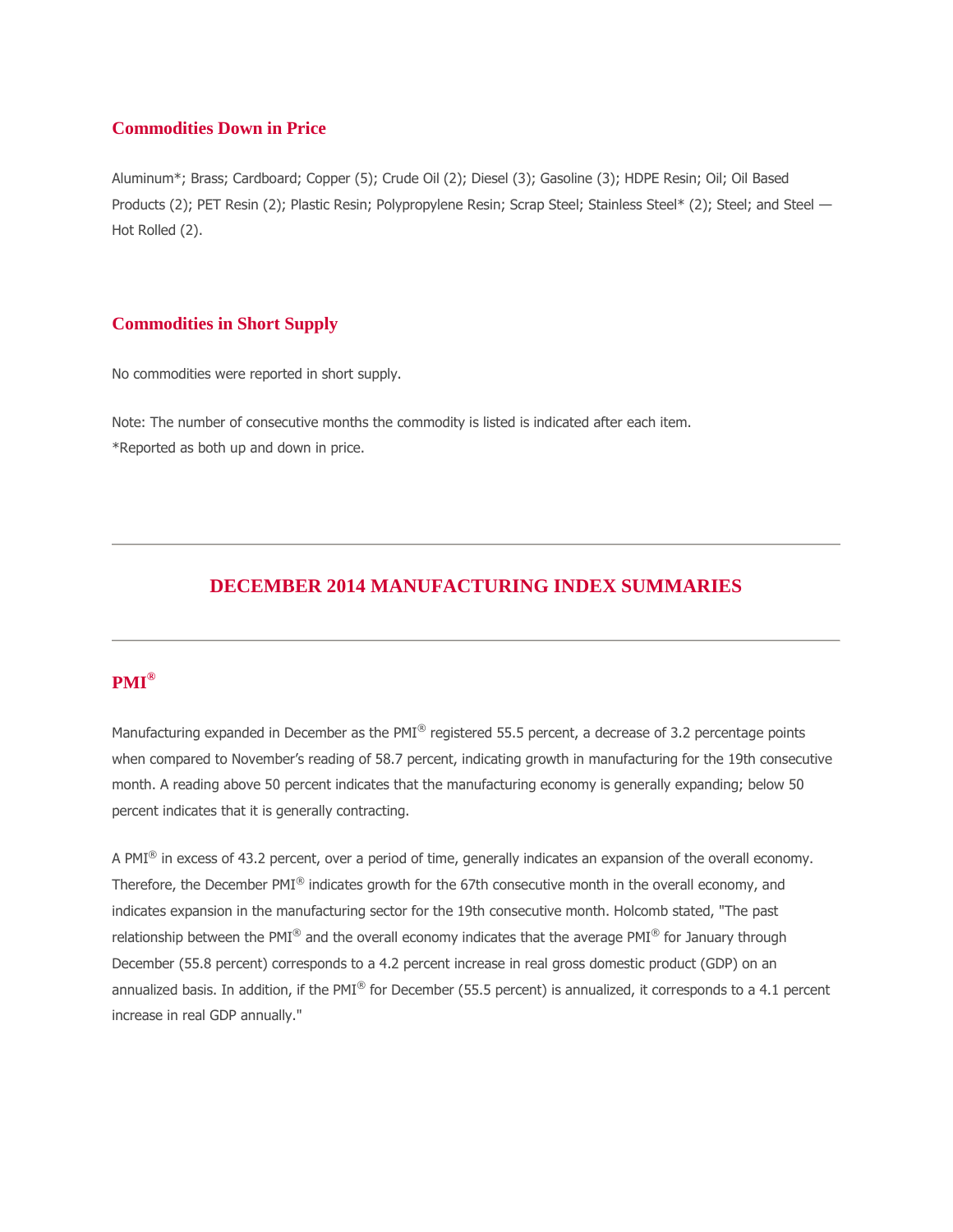#### **THE LAST 12 MONTHS**

| Month PMI®                                                   |      |  | Month PMI® |      |  |  |
|--------------------------------------------------------------|------|--|------------|------|--|--|
| Dec 2014                                                     | 55.5 |  | Jun 2014   | 55.3 |  |  |
| Nov 2014                                                     | 58.7 |  | May 2014   | 55.4 |  |  |
| Oct 2014                                                     | 59.0 |  | Apr 2014   | 54.9 |  |  |
| Sep 2014                                                     | 56.6 |  | Mar 2014   | 53.7 |  |  |
| Aug 2014                                                     | 59.0 |  | Feb 2014   | 53.2 |  |  |
| Jul 2014                                                     | 57.1 |  | Jan 2014   | 51.3 |  |  |
| Average for 12 months $-55.8$<br>High – 59.0<br>$Low - 51.3$ |      |  |            |      |  |  |

#### **New Orders**

ISM®'s New Orders Index registered 57.3 percent in December, a decrease of 8.7 percentage points when compared to the 66 percent reported in November, indicating growth in new orders for the 19th consecutive month. A New Orders Index above 52.1 percent, over time, is generally consistent with an increase in the Census Bureau's series on manufacturing orders (in constant 2000 dollars).

The nine industries reporting growth in new orders in December — listed in order — are: Primary Metals; Textile Mills; Apparel, Leather & Allied Products; Fabricated Metal Products; Petroleum & Coal Products; Food, Beverage & Tobacco Products; Miscellaneous Manufacturing; Furniture & Related Products; and Paper Products. The six industries reporting a decrease in new orders during December — listed in order — are: Wood Products; Plastics & Rubber Products; Computer & Electronic Products; Electrical Equipment, Appliances & Components; Machinery; and Chemical Products.

| <b>New</b><br><b>Orders Better Same Worse Net Index</b> | $\frac{0}{0}$ | $\frac{0}{0}$ | $\frac{O}{O}$ |       |      |
|---------------------------------------------------------|---------------|---------------|---------------|-------|------|
| Dec 2014                                                | 25            | 57            | 18            | $+7$  | 57.3 |
| Nov 2014                                                | 38            | 47            | 15            | $+23$ | 66.0 |
| Oct 2014                                                | 34            | 52            | 14            | $+20$ | 65.8 |
| Sep 2014                                                | 30            | 55            | 15            | $+15$ | 60.0 |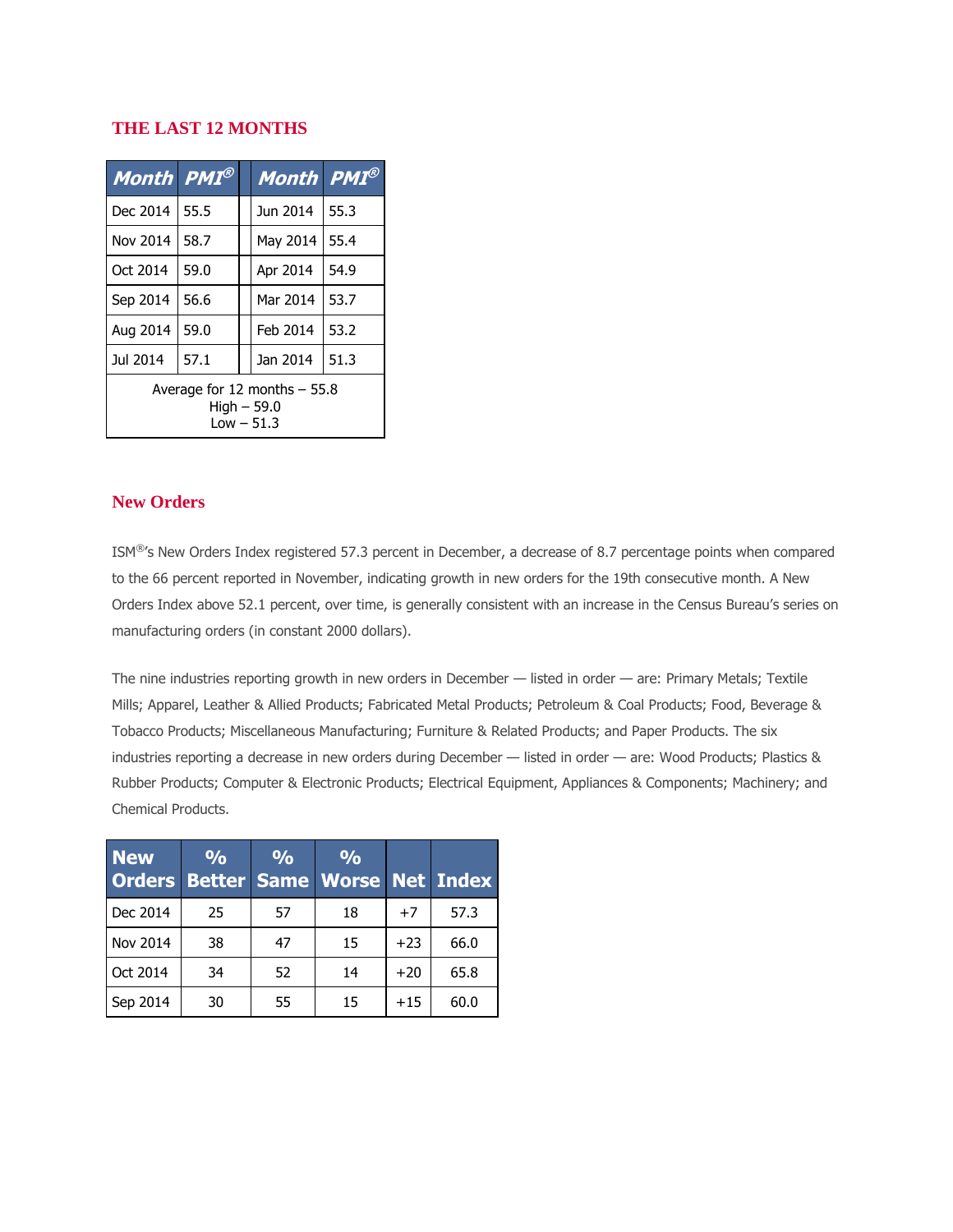#### **Production**

ISM<sup>®</sup>'s Production Index registered 58.8 percent in December, which is a decrease of 5.6 percentage points when compared to the 64.4 percent reported in November, indicating growth in production for the 10th consecutive month. An index above 51.1 percent, over time, is generally consistent with an increase in the Federal Reserve Board's Industrial Production figures.

The seven industries reporting growth in production during the month of December  $-$  listed in order  $-$  are: Printing & Related Support Activities; Fabricated Metal Products; Food, Beverage & Tobacco Products; Paper Products; Furniture & Related Products; Computer & Electronic Products; and Miscellaneous Manufacturing. The seven industries reporting a decrease in production during December — listed in order — are: Wood Products; Plastics & Rubber Products; Textile Mills; Petroleum & Coal Products; Machinery; Transportation Equipment; and Electrical Equipment, Appliances & Components.

| <b>Production Better Same Worse Net Index</b> | $\frac{0}{0}$ | $\frac{0}{0}$ | $\frac{0}{0}$ |       |      |
|-----------------------------------------------|---------------|---------------|---------------|-------|------|
| Dec 2014                                      | 24            | 59            | 17            | $+7$  | 58.8 |
| Nov 2014                                      | 34            | 55            | 11            | $+23$ | 64.4 |
| Oct 2014                                      | 34            | 53            | 13            | $+21$ | 64.8 |
| Sep 2014                                      | 32            | 57            | 11            | $+21$ | 64.6 |

### **Employment**

 $ISM^{\circledR}$ 's Employment Index registered 56.8 percent in December, which is an increase of 1.9 percentage points when compared to the 54.9 percent reported in November. This is the 18th consecutive month of growth in employment. An Employment Index above 50.6 percent, over time, is generally consistent with an increase in the Bureau of Labor Statistics (BLS) data on manufacturing employment.

Of the 18 manufacturing industries, in December 11 reported employment growth in the following order: Printing & Related Support Activities; Petroleum & Coal Products; Primary Metals; Chemical Products; Furniture & Related Products; Electrical Equipment, Appliances & Components; Fabricated Metal Products; Paper Products; Miscellaneous Manufacturing; Food, Beverage & Tobacco Products; and Transportation Equipment. The two industries reporting a decrease in employment in December are: Computer & Electronic Products; and Plastics & Rubber Products.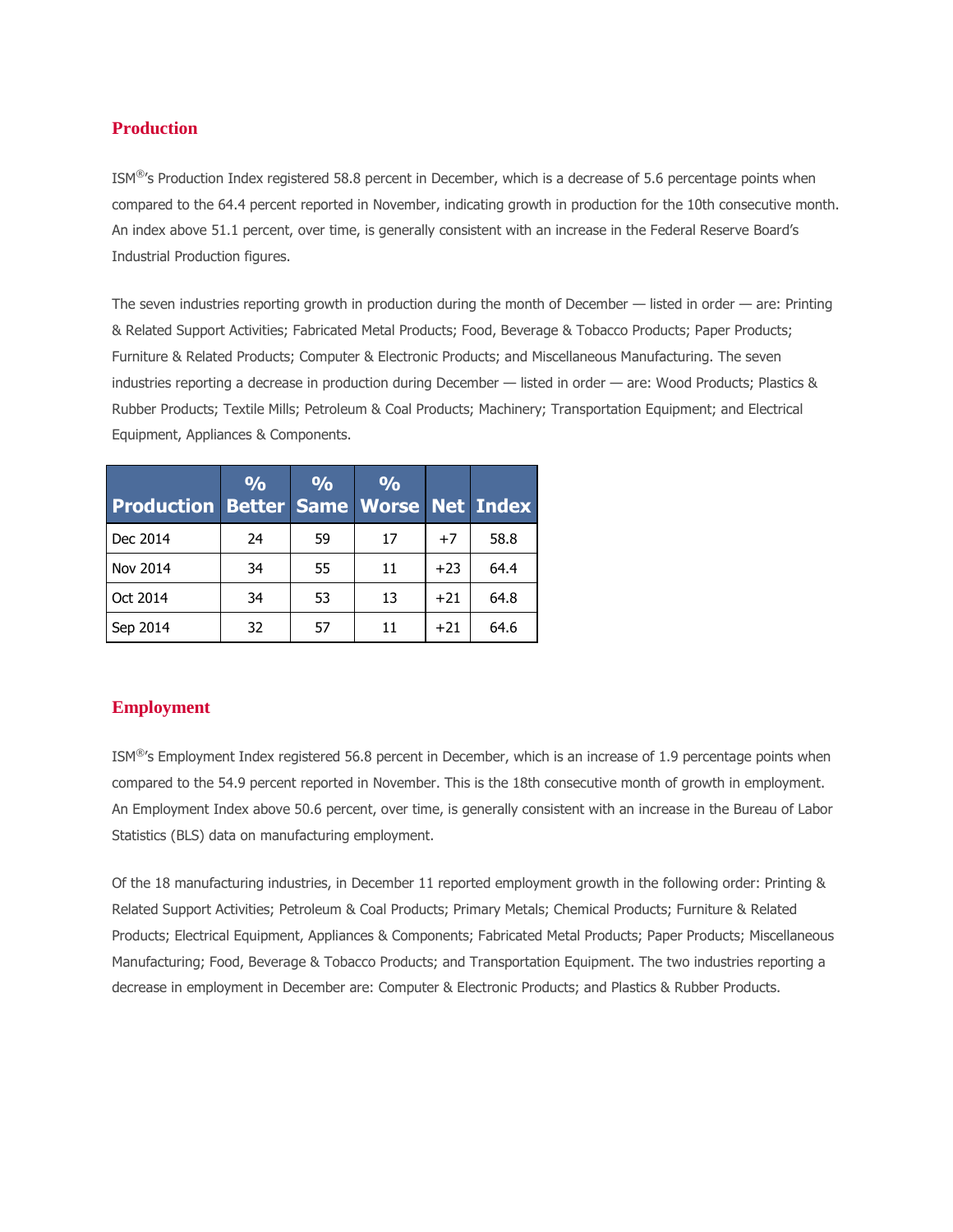| <b>Employment Higher Same Lower Net Index</b> | 9/6 | $\frac{0}{0}$ | $\frac{0}{0}$ |      |      |
|-----------------------------------------------|-----|---------------|---------------|------|------|
| Dec 2014                                      | 19  | 70            | 11            | $+8$ | 56.8 |
| <b>Nov 2014</b>                               | 21  | 63            | 16            | $+5$ | 54.9 |
| Oct 2014                                      | 19  | 69            | 12            | $+7$ | 55.5 |
| Sep 2014                                      | 21  | 64            | 15            | +6   | 54.6 |

### **Supplier Deliveries**

The delivery performance of suppliers to manufacturing organizations slowed in December at a faster rate as the Supplier Deliveries Index registered 59.3 percent. This month's reading is 2.5 percentage points higher than the 56.8 percent reported in November, and is the highest reading since March 2011 when the Supplier Deliveries Index registered 59.9 percent. A reading below 50 percent indicates faster deliveries, while a reading above 50 percent indicates slower deliveries.

The 10 industries reporting slower supplier deliveries in December — listed in order — are: Textile Mills; Primary Metals; Fabricated Metal Products; Plastics & Rubber Products; Machinery; Electrical Equipment, Appliances & Components; Food, Beverage & Tobacco Products; Transportation Equipment; Computer & Electronic Products; and Chemical Products. The two industries reporting faster supplier deliveries during December are: Petroleum & Coal Products; and Paper Products. Six industries reported no change in supplier deliveries in December compared to November.

| Supplier<br>Deliveries Slower Same Faster Net Index | $\frac{1}{2}$ | $\frac{0}{0}$ | $\frac{0}{0}$ |       |      |
|-----------------------------------------------------|---------------|---------------|---------------|-------|------|
| Dec 2014                                            | 17            | 80            | 3             | $+14$ | 59.3 |
| Nov 2014                                            | 14            | 80            | 6             | $+8$  | 56.8 |
| Oct 2014                                            | 15            | 79            | 6             | $+9$  | 56.2 |
| Sep 2014                                            | 12            | 81            |               | $+5$  | 52.2 |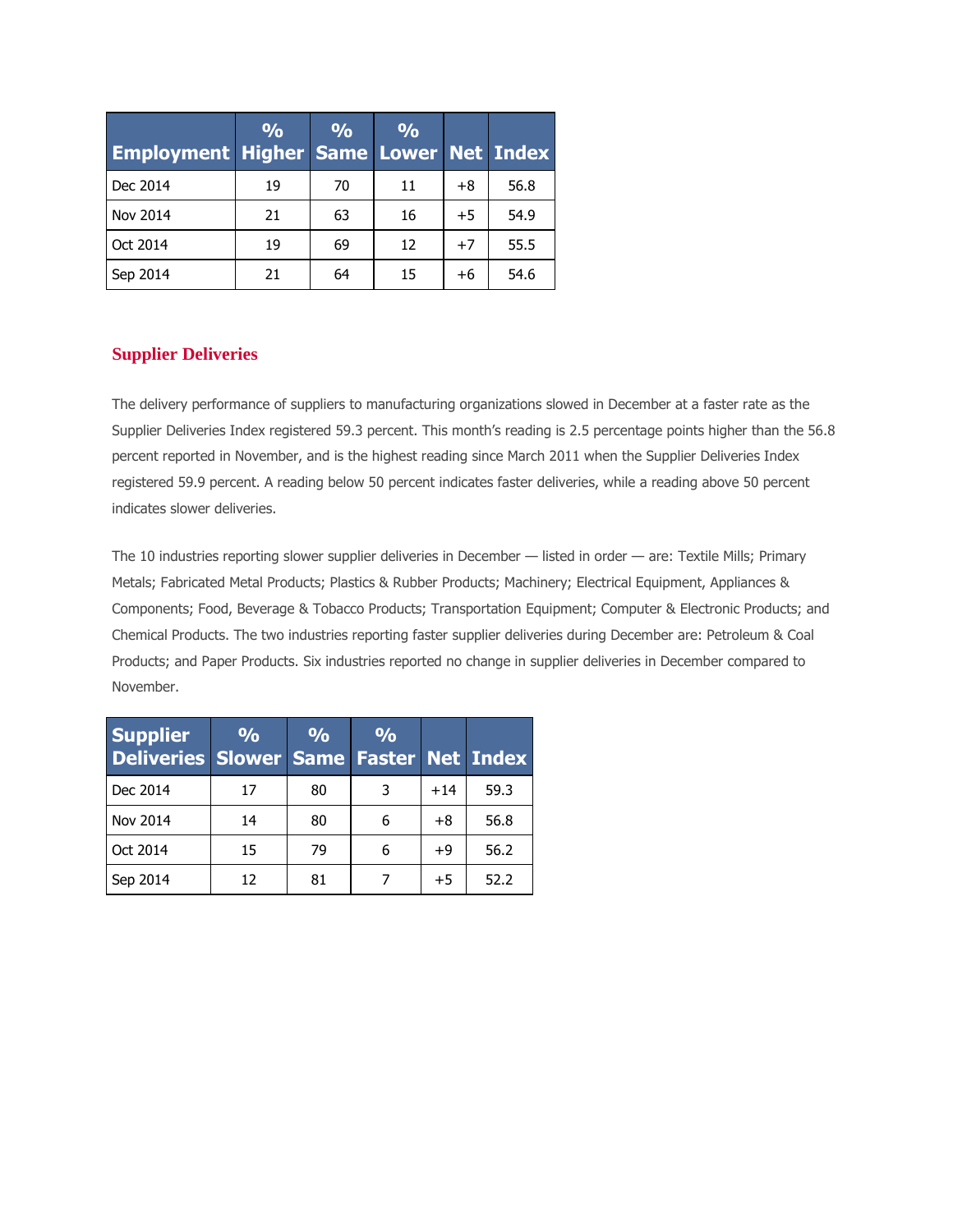#### **Inventories\***

The Inventories Index registered 45.5 percent in December, which is 6 percentage points lower than the 51.5 percent registered in November, indicating raw materials inventories are contracting following four consecutive months of growth in inventories. An Inventories Index greater than 42.8 percent, over time, is generally consistent with expansion in the Bureau of Economic Analysis' (BEA) figures on overall manufacturing inventories (in chained 2000 dollars).

The six industries reporting higher inventories in December — listed in order — are: Wood Products; Electrical Equipment, Appliances & Components; Paper Products; Primary Metals; Fabricated Metal Products; and Furniture & Related Products. The eight industries reporting lower inventories in December — listed in order — are: Plastics & Rubber Products; Apparel, Leather & Allied Products; Chemical Products; Machinery; Nonmetallic Mineral Products; Computer & Electronic Products; Food, Beverage & Tobacco Products; and Transportation Equipment.

| <b>Inventories Higher Same Lower Net Index</b> | $\frac{0}{0}$ | $\frac{0}{0}$ | $\frac{0}{0}$ |      |      |
|------------------------------------------------|---------------|---------------|---------------|------|------|
| Dec 2014                                       | 17            | 57            | 26            | -9   | 45.5 |
| Nov 2014                                       | 21            | 61            | 18            | $+3$ | 51.5 |
| Oct 2014                                       | 21            | 63            | 16            | $+5$ | 52.5 |
| Sep 2014                                       | 18            | 67            | 15            | $+3$ | 51.5 |

#### **Customers' Inventories\***

ISM<sup>®</sup>'s Customers' Inventories Index registered 44.5 percent in December, a decrease of 5.5 percentage points from November when customers' inventories registered 50 percent. December's reading indicates that customers' inventories are considered to be too low.

The four manufacturing industries reporting customers' inventories as being too high during the month of December are: Primary Metals; Electrical Equipment, Appliances & Components; Computer & Electronic Products; and Chemical Products. The seven industries reporting customers' inventories as too low during December — listed in order — are: Machinery; Plastics & Rubber Products; Paper Products; Fabricated Metal Products; Furniture & Related Products; Transportation Equipment; and Food, Beverage & Tobacco Products. Six industries reported no change in customers' inventories in December compared to November.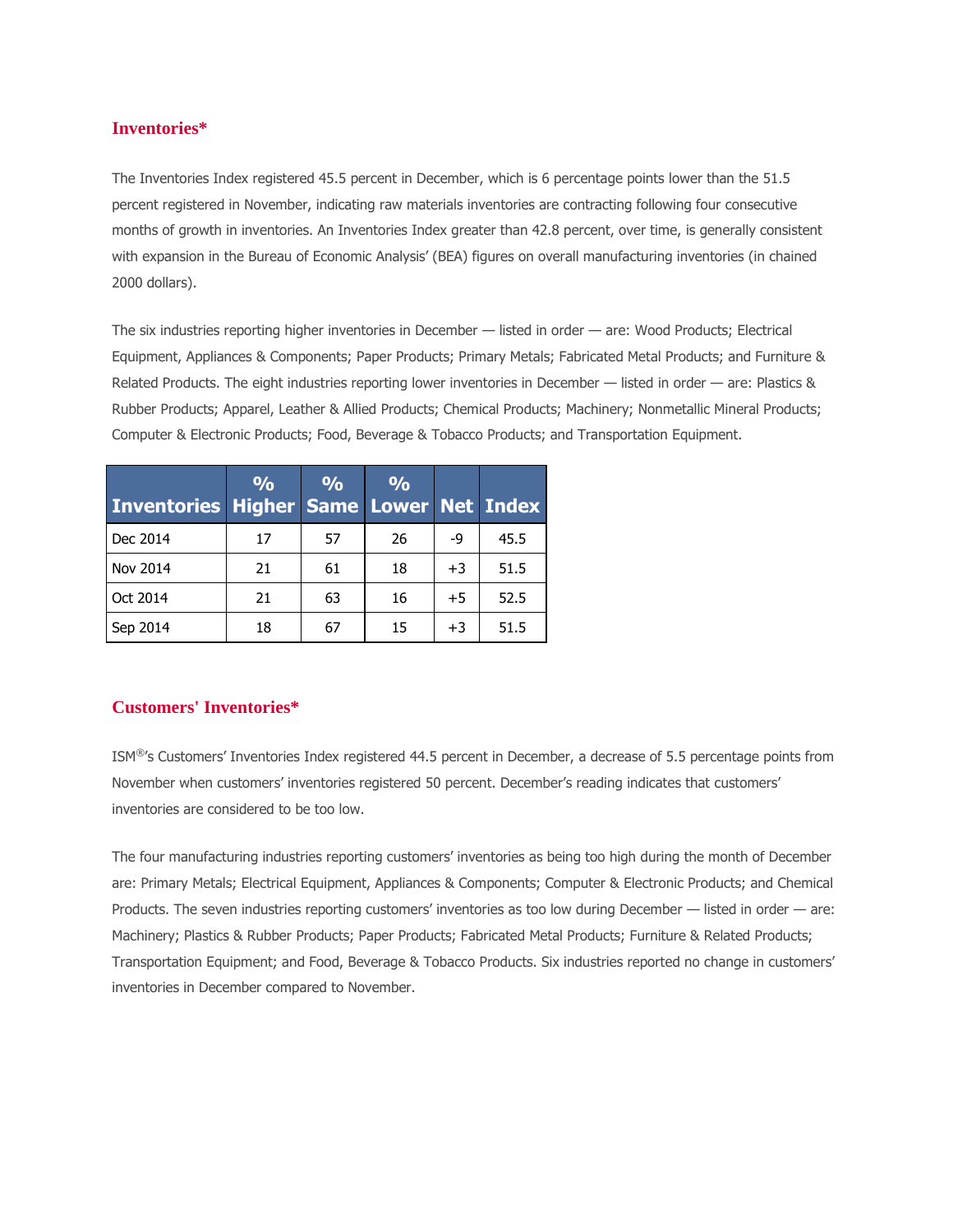| Customers'<br><b>Inventories Reporting</b> | $\frac{0}{0}$ | <b>High</b> | <b>WoToo WoAbout WoToo</b><br><b>Right</b> | <b>Low</b> |       | Net Index |
|--------------------------------------------|---------------|-------------|--------------------------------------------|------------|-------|-----------|
| Dec 2014                                   | 62            | 10          | 69                                         | 21         | $-11$ | 44.5      |
| Nov 2014                                   | 61            | 13          | 74                                         | 13         | O     | 50.0      |
| Oct 2014                                   | 59            | 10          | 76                                         | 14         | -4    | 48.0      |
| Sep 2014                                   | 59            | 9           | 71                                         | 20         | $-11$ | 44.5      |

#### **Prices\***

The ISM® Prices Index registered 38.5 percent in December, which is a decrease of 6 percentage points compared to the November reading of 44.5 percent. In December, 12 percent of respondents reported paying higher prices, 35 percent reported paying lower prices, and 53 percent of supply executives reported paying the same prices as in November. This is the second consecutive month that raw materials prices have registered a decrease, with the Prices Index decreasing a total of 15 percentage points over these two months. A Prices Index above 49.7 percent, over time, is generally consistent with an increase in the Bureau of Labor Statistics (BLS) Producer Price Index for Intermediate Materials.

Of the 18 manufacturing industries, the two that reported paying increased prices during the month of December are: Nonmetallic Mineral Products; and Furniture & Related Products. The 13 industries reporting paying lower prices during the month of December — listed in order — are: Chemical Products; Primary Metals; Plastics & Rubber Products; Apparel, Leather & Allied Products; Textile Mills; Petroleum & Coal Products; Food, Beverage & Tobacco Products; Electrical Equipment, Appliances & Components; Fabricated Metal Products; Transportation Equipment; Machinery; Paper Products; and Computer & Electronic Products.

|          | $\frac{0}{0}$<br><b>Prices Higher Same Lower Net Index</b> | $\frac{0}{0}$ | $\frac{0}{0}$ |       |      |
|----------|------------------------------------------------------------|---------------|---------------|-------|------|
| Dec 2014 | 12                                                         | 53            | 35            | $-23$ | 38.5 |
|          |                                                            |               |               |       |      |
| Nov 2014 | 14                                                         | 61            | 25            | $-11$ | 44.5 |
| Oct 2014 | 21                                                         | 65            | 14            | $+7$  | 53.5 |
| Sep 2014 | 28                                                         | 63            | 9             | $+19$ | 59.5 |

#### **Backlog of Orders\***

ISM<sup>®</sup>'s Backlog of Orders Index registered 52.5 percent in December, which is 2.5 percentage points lower than the 55 percent reported in November, indicating growth in order backlogs for the third consecutive month. Of the 87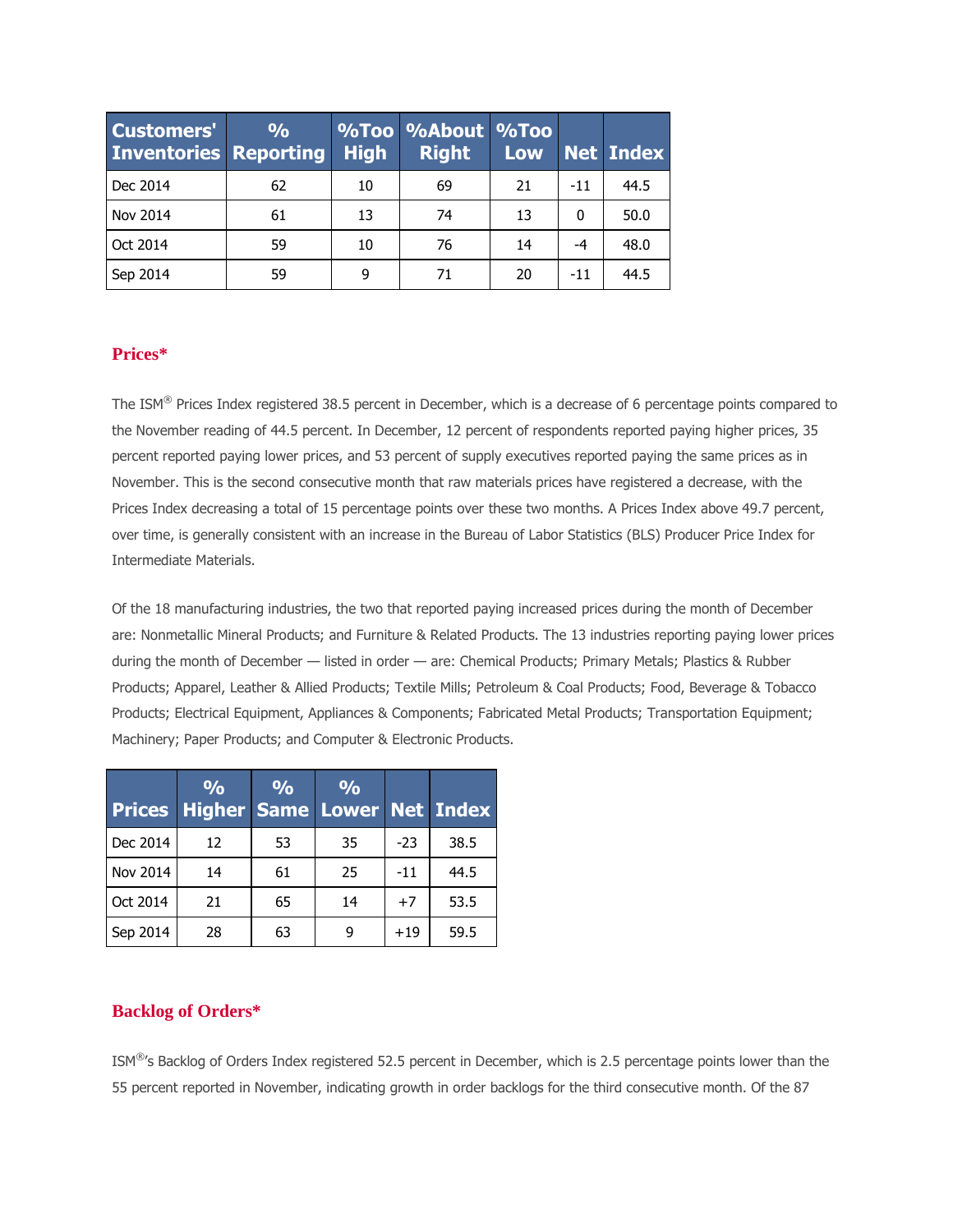percent of respondents who reported their backlog of orders, 25 percent reported greater backlogs, 20 percent reported smaller backlogs, and 55 percent reported no change from November.

The nine industries reporting increased order backlogs in December — listed in order — are: Primary Metals; Fabricated Metal Products; Petroleum & Coal Products; Nonmetallic Mineral Products; Furniture & Related Products; Paper Products; Machinery; Chemical Products; and Computer & Electronic Products. The six industries reporting a decrease in order backlogs during December — listed in order — are: Wood Products; Miscellaneous Manufacturing; Electrical Equipment, Appliances & Components; Food, Beverage & Tobacco Products; Transportation Equipment; and Plastics & Rubber Products.

| <b>Backlog of</b><br><b>Orders</b> | 9/6/<br><b>Reporting Greater Same Less Net Index</b> | $\frac{0}{0}$ | $\frac{O}{O}$ | $\frac{O}{O}$ |       |      |
|------------------------------------|------------------------------------------------------|---------------|---------------|---------------|-------|------|
| Dec 2014                           | 87                                                   | 25            | 55            | 20            | $+5$  | 52.5 |
| Nov 2014                           | 87                                                   | 27            | 56            | 17            | $+10$ | 55.0 |
| Oct 2014                           | 88                                                   | 24            | 58            | 18            | $+6$  | 53.0 |
| Sep 2014                           | 85                                                   | 18            | 58            | 24            | -6    | 47.0 |

#### **New Export Orders\***

 $ISM^{\circledR}$ 's New Export Orders Index registered 52 percent in December, which is 3 percentage points lower than the 55 percent reported in November. December's reading reflects growth in the level of exports for the 25th consecutive month.

The six industries reporting growth in new export orders in December — listed in order — are: Fabricated Metal Products; Furniture & Related Products; Food, Beverage & Tobacco Products; Petroleum & Coal Products; Transportation Equipment; and Machinery. The six industries reporting a decrease in new export orders during December — listed in order — are: Wood Products; Nonmetallic Mineral Products; Plastics & Rubber Products; Paper Products; Chemical Products; and Computer & Electronic Products. Six industries reported no change in new export orders in December compared to November.

| <b>New Export</b><br><b>Orders</b> | $\frac{1}{2}$<br><b>Reporting Higher Same Lower Net Index</b> | $\frac{0}{0}$ | $\frac{0}{0}$ | $\frac{O}{O}$ |       |      |
|------------------------------------|---------------------------------------------------------------|---------------|---------------|---------------|-------|------|
| Dec 2014                           | 76                                                            | 14            | 76            | 10            | $+4$  | 52.0 |
| Nov 2014                           | 75                                                            | 15            | 80            | .5            | $+10$ | 55.0 |
| Oct 2014                           | 76                                                            | 14            | 75            | 11            | $+3$  | 51.5 |
| Sep 2014                           | 76                                                            | 14            | 79            |               | $+7$  | 53.5 |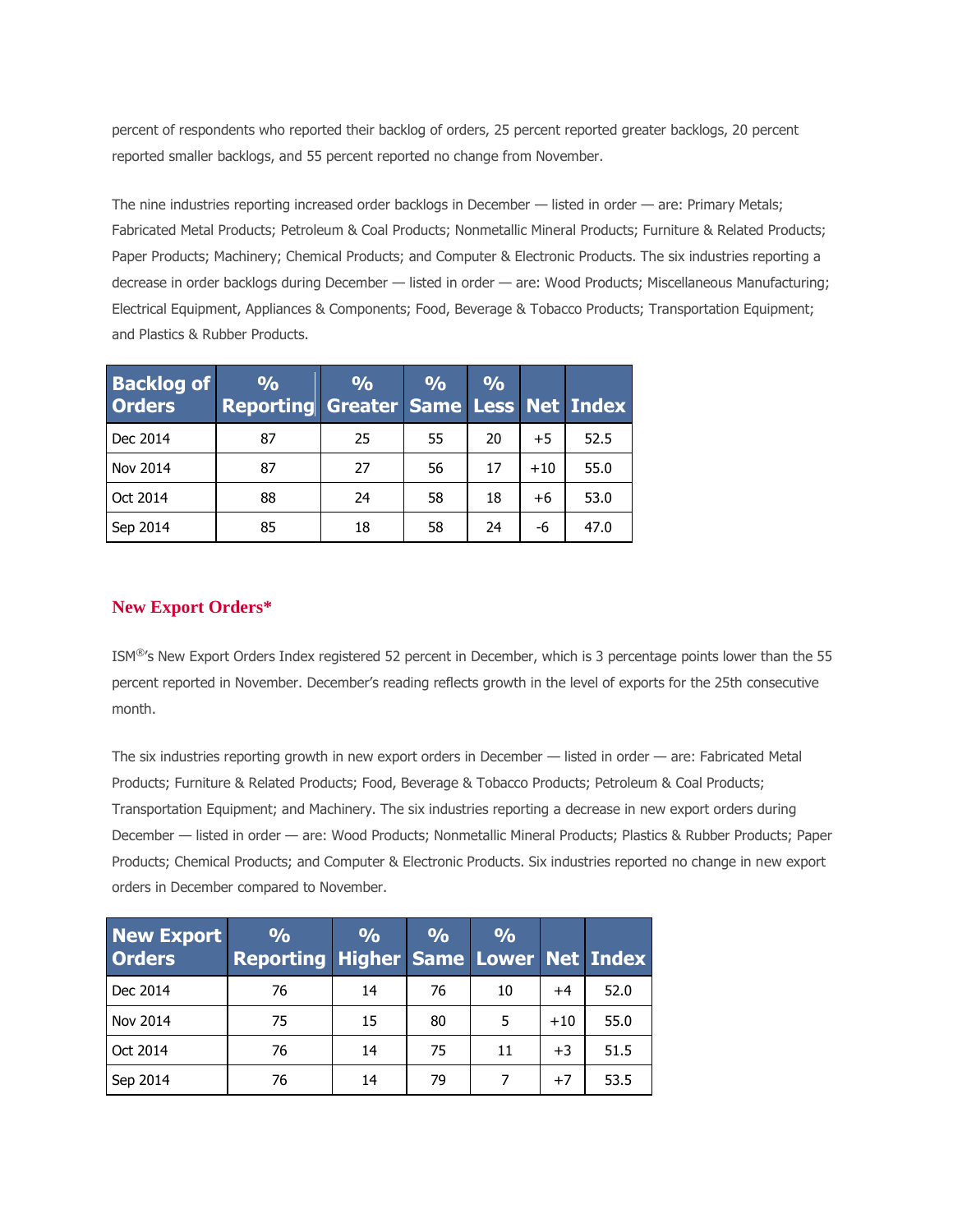#### **Imports\***

ISM®'s Imports Index registered 55 percent in December, which is 1 percentage point lower than the 56 percent reported in November. This month's reading represents 23 consecutive months of growth in imports.

The nine industries reporting growth in imports during the month of December — listed in order — are: Petroleum & Coal Products; Transportation Equipment; Nonmetallic Mineral Products; Furniture & Related Products; Machinery; Fabricated Metal Products; Computer & Electronic Products; Food, Beverage & Tobacco Products; and Chemical Products. The two industries reporting a decrease in imports during December are: Plastics & Rubber Products; and Miscellaneous Manufacturing. Six industries reported no change in imports in December compared to November.

|          | $\frac{0}{0}$<br><b>Imports Reporting Higher Same Lower Net Index</b> | $\overline{\frac{9}{0}}$ | $\frac{0}{0}$ | $\frac{0}{0}$ |       |      |
|----------|-----------------------------------------------------------------------|--------------------------|---------------|---------------|-------|------|
| Dec 2014 | 78                                                                    | 18                       | 74            | 8             | $+10$ | 55.0 |
| Nov 2014 | 78                                                                    | 16                       | 80            | 4             | $+12$ | 56.0 |
| Oct 2014 | 77                                                                    | 16                       | 77            | 7             | $+9$  | 54.5 |
| Sep 2014 | 79                                                                    | 15                       | 76            | 9             | $+6$  | 53.0 |

\* The Inventories, Customers' Inventories, Prices, Backlog of Orders, New Export Orders and Imports Indexes do not meet the accepted criteria for seasonal adjustments.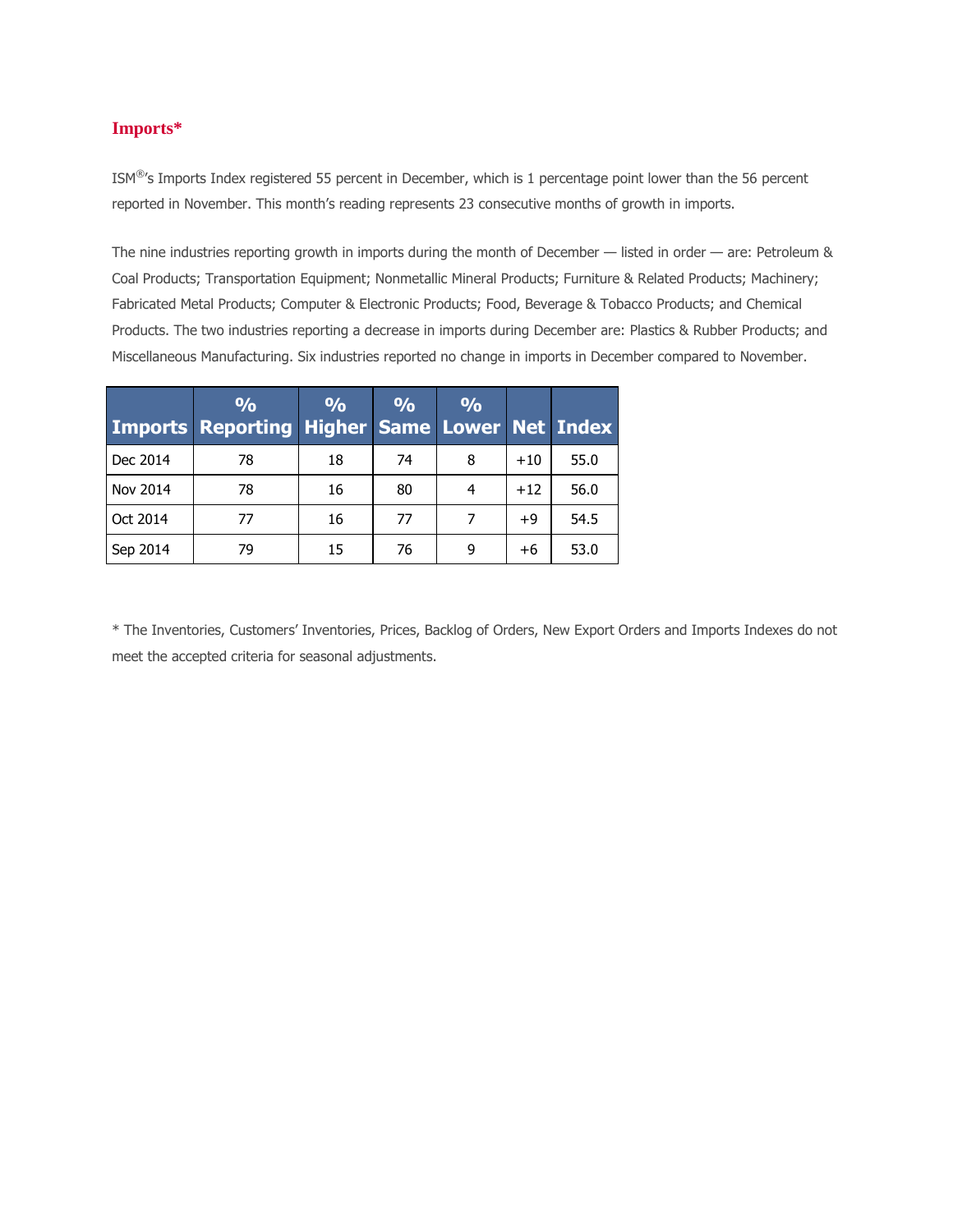### **Buying Policy**

Average commitment lead time for Capital Expenditures increased 3 days to 126 days. Average lead time for Production Materials increased 5 days to 63 days. Average lead time for Maintenance, Repair and Operating (MRO) Supplies remained unchanged at 27 days.

| <b>Percent Reporting</b>              |                              |                   |                   |                   |                                  |               |                               |
|---------------------------------------|------------------------------|-------------------|-------------------|-------------------|----------------------------------|---------------|-------------------------------|
| <b>Capital</b><br><b>Expenditures</b> | Hand-<br>to-<br><b>Mouth</b> | 30<br><b>Days</b> | 60<br><b>Days</b> | 90<br><b>Days</b> | $6\phantom{1}6$<br><b>Months</b> | 1<br>Year+    | <b>Average</b><br><b>Days</b> |
| Dec 2014                              | 26                           | 6                 | 11                | 17                | 24                               | 16            | 126                           |
| <b>Nov 2014</b>                       | 28                           | 7                 | 8                 | 19                | 22                               | 16            | 123                           |
| Oct 2014                              | 29                           | 6                 | 11                | 18                | 21                               | 15            | 118                           |
| Sep 2014                              | 27                           | $\overline{7}$    | 12                | 19                | 19                               | 16            | 120                           |
| <b>Production</b><br><b>Materials</b> | Hand-<br>to-<br><b>Mouth</b> | 30<br><b>Days</b> | 60<br><b>Days</b> | 90<br><b>Days</b> | $6\phantom{1}6$<br><b>Months</b> | 1<br>Year+    | <b>Average</b><br><b>Days</b> |
| Dec 2014                              | 13                           | 41                | 22                | 13                | 8                                | 3             | 63                            |
| <b>Nov 2014</b>                       | 18                           | 36                | 23                | 14                | $\overline{7}$                   | $\mathcal{P}$ | 58                            |
| Oct 2014                              | 16                           | 34                | 24                | 19                | 4                                | 3             | 61                            |
| Sep 2014                              | 16                           | 37                | 21                | 16                | 7                                | 3             | 62                            |
| <b>MRO</b><br><b>Supplies</b>         | Hand-<br>to-<br><b>Mouth</b> | 30<br><b>Days</b> | 60<br><b>Days</b> | 90<br><b>Days</b> | 6<br><b>Months</b>               | 1<br>Year+    | <b>Average</b><br><b>Days</b> |
| Dec 2014                              | 47                           | 33                | 14                | 5                 | $\mathbf{1}$                     | $\Omega$      | 27                            |
| <b>Nov 2014</b>                       | 45                           | 39                | 10                | 4                 | $\mathfrak{p}$                   | $\Omega$      | 27                            |
| Oct 2014                              | 45                           | 39                | 9                 | 6                 | $\mathbf{1}$                     | $\mathbf 0$   | 27                            |
| Sep 2014                              | 46                           | 36                | 13                | 4                 | $\mathbf{1}$                     | $\mathbf 0$   | 26                            |

### **About This Report**

The data presented herein is obtained from a survey of manufacturing supply managers based on information they have collected within their respective organizations. ISM® makes no representation, other than that stated within this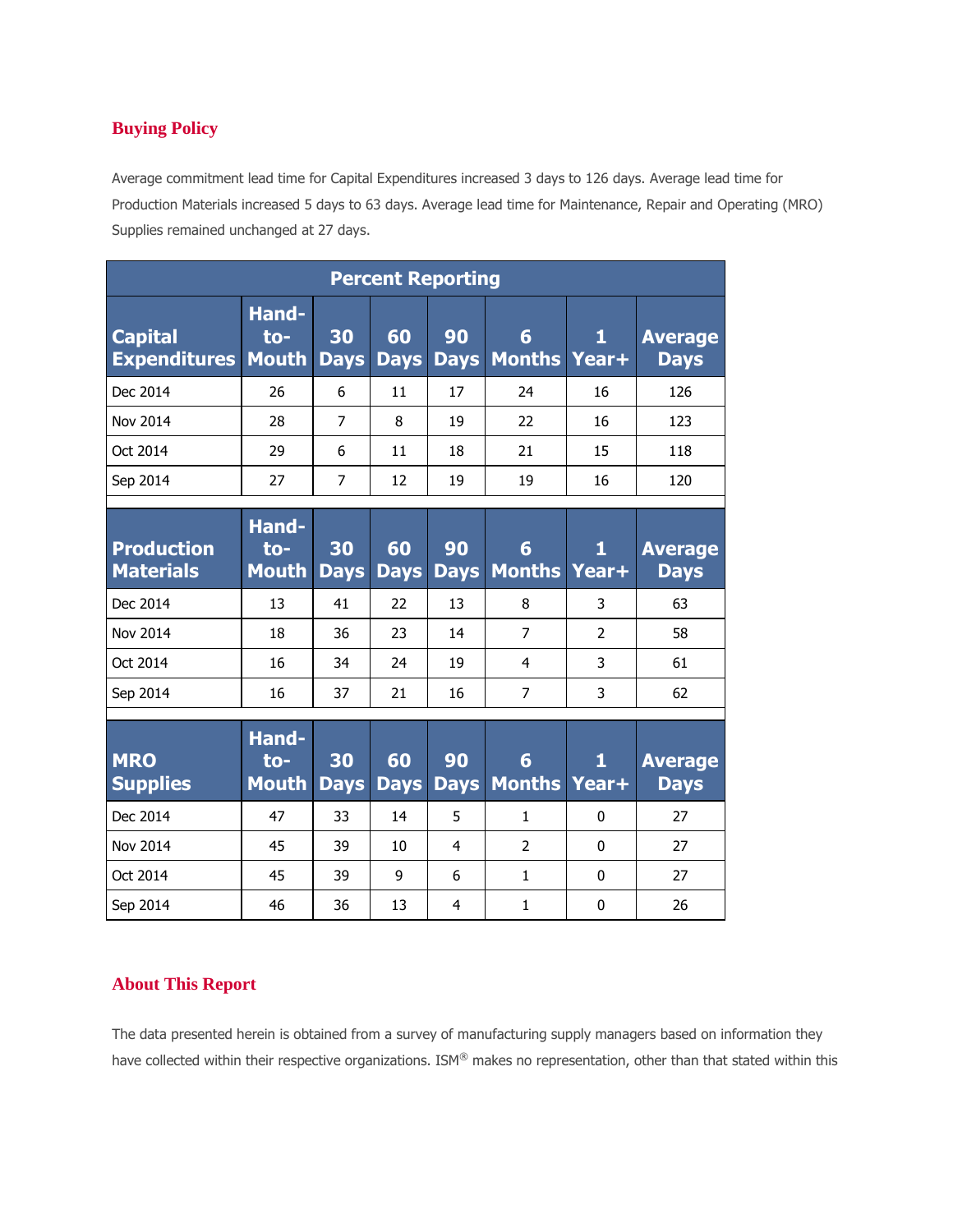release, regarding the individual company data collection procedures. The data should be compared to all other economic data sources when used in decision-making.

#### **Data and Method of Presentation**

The **Manufacturing ISM® Report On Business ®** is based on data compiled from purchasing and supply executives nationwide. Membership of the Manufacturing Business Survey Committee is diversified by NAICS, based on each industry's contribution to gross domestic product (GDP). Manufacturing Business Survey Committee responses are divided into the following NAICS code categories: Food, Beverage & Tobacco Products; Textile Mills; Apparel, Leather & Allied Products; Wood Products; Paper Products; Printing & Related Support Activities; Petroleum & Coal Products; Chemical Products; Plastics & Rubber Products; Nonmetallic Mineral Products; Primary Metals; Fabricated Metal Products; Machinery; Computer & Electronic Products; Electrical Equipment, Appliances & Components; Transportation Equipment; Furniture & Related Products; and Miscellaneous Manufacturing (products such as medical equipment and supplies, jewelry, sporting goods, toys and office supplies).

Survey responses reflect the change, if any, in the current month compared to the previous month. For each of the indicators measured (New Orders, Backlog of Orders, New Export Orders, Imports, Production, Supplier Deliveries, Inventories, Customers' Inventories, Employment and Prices), this report shows the percentage reporting each response, the net difference between the number of responses in the positive economic direction (higher, better and slower for Supplier Deliveries) and the negative economic direction (lower, worse and faster for Supplier Deliveries), and the diffusion index. Responses are raw data and are never changed. The diffusion index includes the percent of positive responses plus one-half of those responding the same (considered positive).

The resulting single index number for those meeting the criteria for seasonal adjustments (PMI®, New Orders, Production, Employment and Supplier Deliveries) is then seasonally adjusted to allow for the effects of repetitive intra-year variations resulting primarily from normal differences in weather conditions, various institutional arrangements, and differences attributable to non-moveable holidays. All seasonal adjustment factors are subject annually to relatively minor changes when conditions warrant them. The PMI<sup>®</sup> is a composite index based on the diffusion indexes of five of the indexes with equal weights: New Orders (seasonally adjusted), Production (seasonally adjusted), Employment (seasonally adjusted), Supplier Deliveries (seasonally adjusted), and Inventories.

Diffusion indexes have the properties of leading indicators and are convenient summary measures showing the prevailing direction of change and the scope of change. A PMI® reading above 50 percent indicates that the manufacturing economy is generally expanding; below 50 percent indicates that it is generally declining. A PMI<sup>®</sup> in excess of 43.2 percent, over a period of time, indicates that the overall economy, or gross domestic product (GDP), is generally expanding; below 43.2 percent, it is generally declining. The distance from 50 percent or 43.2 percent is indicative of the strength of the expansion or decline. With some of the indicators within this report, ISM<sup>®</sup> has